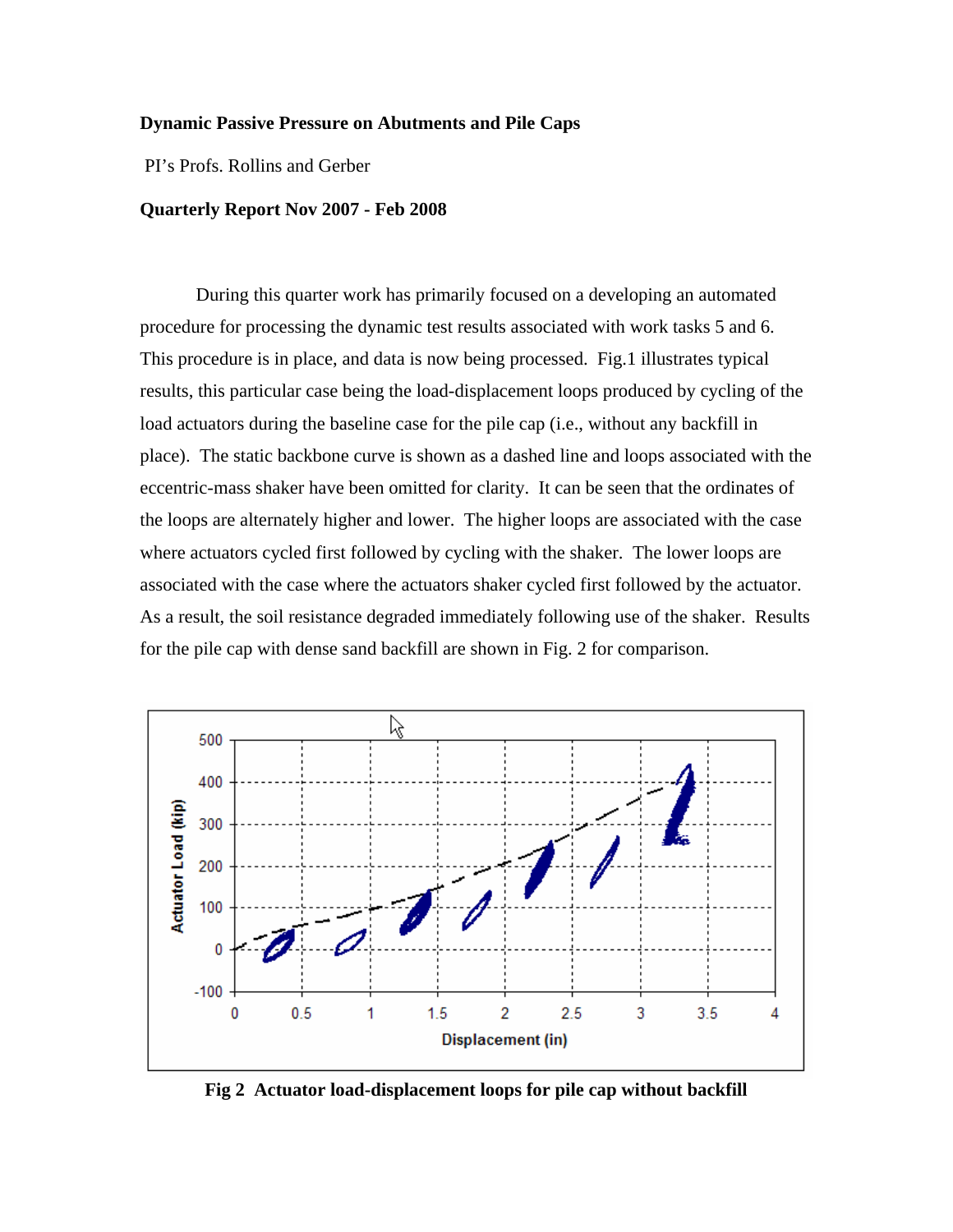

**Fig. 2 Actuator load-displacement loops for pile cap with dense sand backfill** 

Figs. 3 and 4 present a comparison of the calculated damping and stiffness, respectively for the pile cap with and without the dense sand backfill. As displacement increases, the damping decreases for both backfill conditions, although the decrease is more pronounced in the case of the dense sand backfill. This is consistent with the observed narrowing of the load-displacement loops with increasing displacement in Figs. 1 and 2. Stiffness is observed to increase with increasing displacement for both backfill cases, with a much more pronounced (and expected) increase in the case of the dense sand backfill.

## **Plans for the Next Quarter**

During the next quarter we anticipate that we can complete a draft final report on the static load tests associated with task 5 (pile cap tests with limited gravel backfill zones) and task 6 (pile cap tests with MSE wall). We will also continue analysis of the dynamic response of the tests associated with task 5 and 6 which we hope to complete in the subsequent quarter.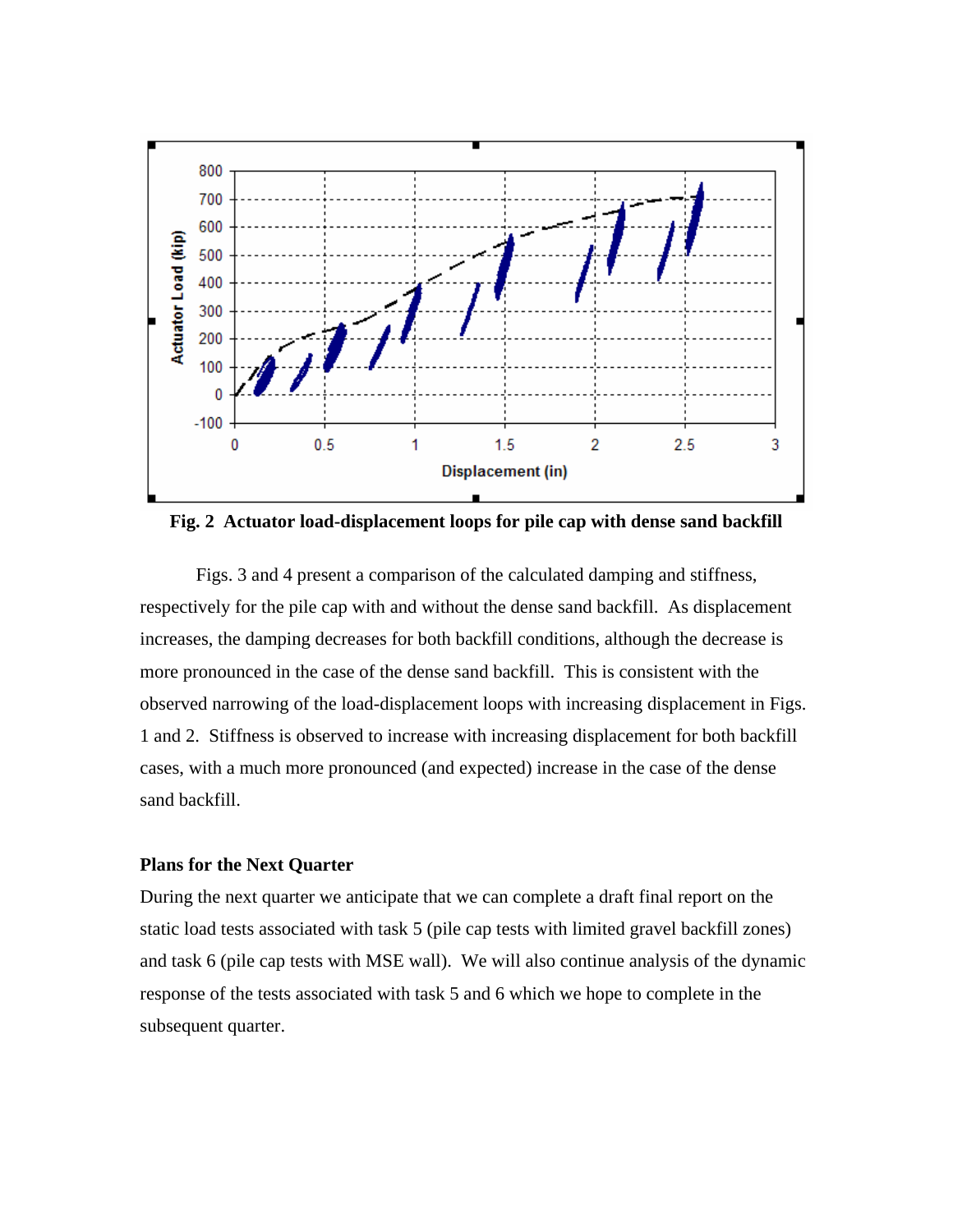

**Fig. 3 Comparison of calculated damping for pile cap with dense sand backfill and no backfill** 



**Fig. 3 Comparison of calculated stiffness for pile cap with dense sand backfill and no backfill** 

## **Budget Considerations**

We estimate that approximate \$165,000 will have been spent at the end of the quarter on work associated with Tasks 1-6. The total budget associated with all the project tasks is